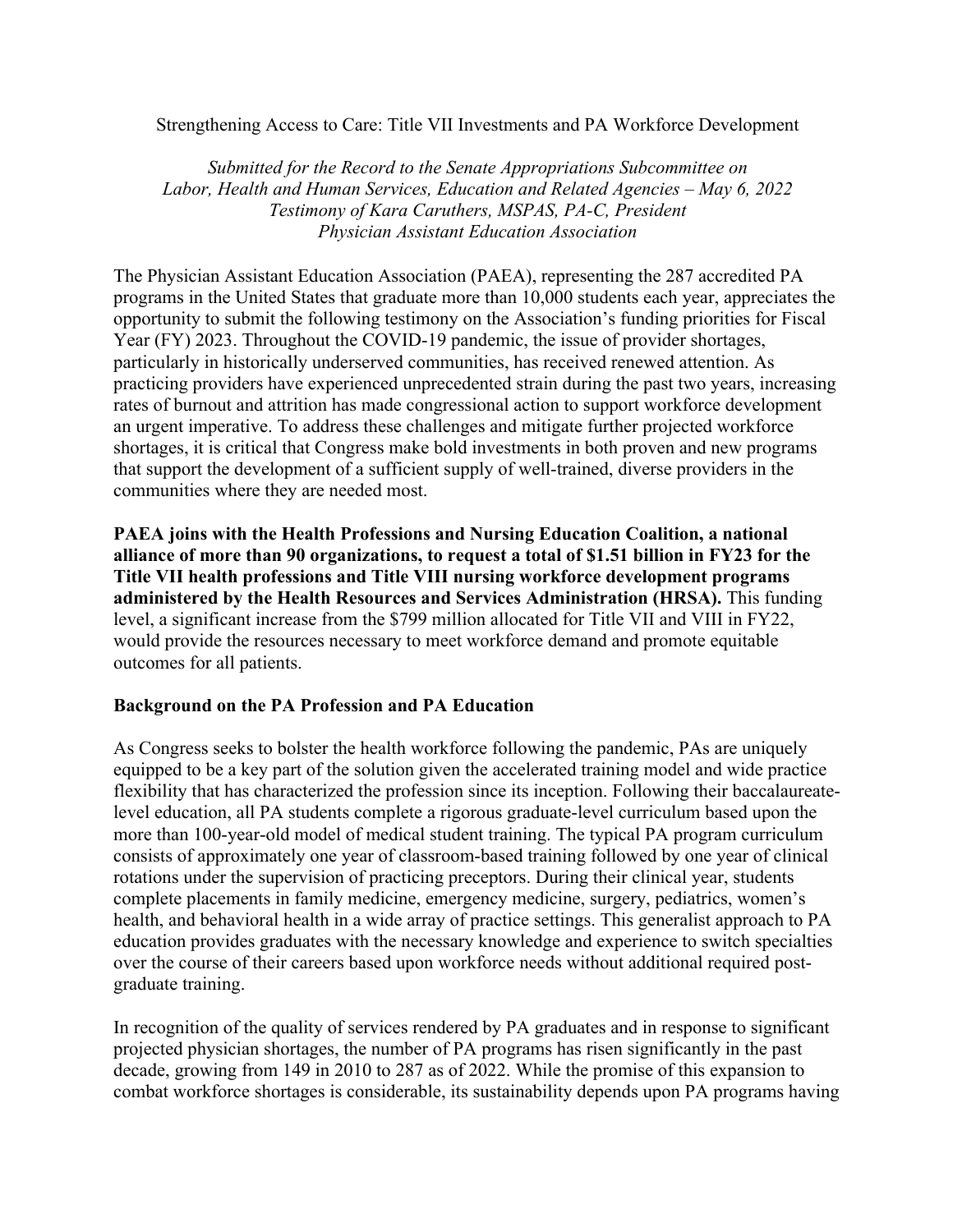access to the resources necessary to provide high-quality training to students. Despite widespread vaccine availability and reduced pressure on health systems as COVID-19-related hospitalizations have fallen, nearly 85% of PA programs indicate that their existing clinical training sites continue to take fewer students than prior to the pandemic.1 **This reduction in clinical education capacity is the most daunting challenge facing PA programs across the nation and, if left unaddressed, threatens the ability of programs to meet demand for graduate services.**

In response to this challenge, HRSA has taken steps to expand clinical site access but currently has limited resources to address the crisis. In September 2021, HRSA released the Primary Care Training and Enhancement – Physician Assistant Rural Training funding opportunity, explicitly allowing grantees to pay preceptors to train students in rural communities in order to expand access to placements. While this program is well-aligned with the needs of PA education, current PCTE funding levels only allowed 7 PA programs to receive an award through this competition. If the program is to meaningfully achieve its intended aim, significantly increased funding will be needed to broaden the scope of this opportunity.

Beyond PCTE grants, an additional critical source of support to expand clinical education capacity is Area Health Education Centers (AHECs), which facilitate clinical placements for PA and other health professions students in underserved areas through community partnerships. In academic year 2020–2021, AHEC grantees facilitated over 27,000 clinical rotations for health professions students with approximately 70% taking place in medically underserved communities and 60% occurring in primary care settings. <sup>2</sup> To further expand clinical education capacity and meet workforce demand, **PAEA urges the subcommittee to support a funding level of \$98 million for PCTE grants and \$86 million for AHECs in FY23.**

# **Promoting Workforce Diversity**

As Congress works to address the toll that COVID-19 has taken on the nation's health workforce, particular emphasis must be placed on reducing barriers that prevent the workforce from reflecting the communities that it serves. Across disciplines, students from marginalized communities often face daunting socioeconomic challenges to successfully entering the health professions and practicing in the communities where their services are needed most. In the case of PA education, only 3.9% of first-year PA students identify as Black or African American and 9.1% identify as Hispanic or Latino as of  $2019$ .<sup>3</sup> Representation steadily declines among graduates with 3% identifying as Black or African American and 6.8% identifying as Hispanic or Latino. $3$ 

<sup>1</sup> Physician Assistant Education Association. (2021). *COVID-19 Rapid Response Report 3*.

https://paea.edcast.com/insights/ECL-c621408d-c82a-43f5-a067-75a03494d8be.

<sup>2</sup> Health Resources and Services Administration. (2022). *Justification of Estimates for Appropriations Committees.* https://www.hrsa.gov/sites/default/files/hrsa/about/budget/budget-justification-fy2023.pdf.

<sup>3</sup> Physician Assistant Education Association. (2020). *By the Numbers: Student Report 4: Data from the 2019 Matriculating Student and End of Program Surveys*. https://paeaonline.org/wp-content/uploads/importedfiles/student-report-4-updated-20201201.pdf.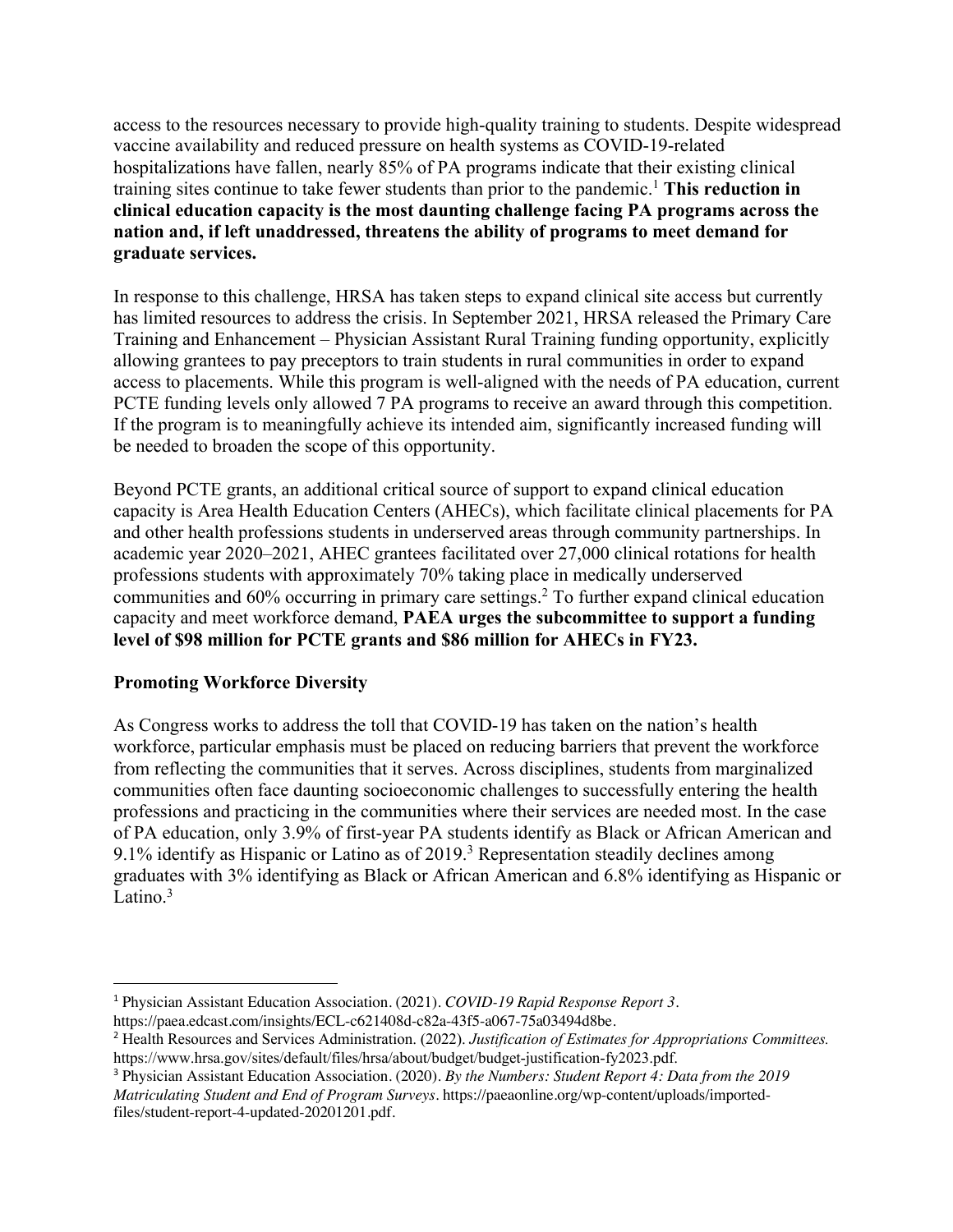To combat these trends and promote the availability of culturally competent care for patients, PAEA believes it is critical to significantly increase the scale of HRSA's existing workforce diversity programs, which aim to provide support to marginalized students throughout the continuum of their education. Specifically, the Health Careers Opportunity Program (HCOP) provides targeted K-16 programming targeted to marginalized students to expose them to the possibility of pursuing a career in the health professions and ensure they have the resources necessary to matriculate into a program. In FY20, HCOP grantees provided this type of support to 2,452 underrepresented minority students interested in pursuing careers in the health professions.2

Beyond HCOP, HRSA programs also seek to ensure that students are retained in their programs through graduation. The Scholarships for Disadvantaged Students (SDS) program provides financial support to meet this aim**.** In FY20, SDS supported more than 2,600 disadvantaged health professions students with 65% being from underrepresented minority communities.<sup>2</sup> To **ensure that these programs are scaled to meet patient demand for a diverse health workforce, PAEA urges the subcommittee to fund HCOP and SDS at a level of \$30 million and \$103 million, respectively, for FY23.**

# **Combating Maternal Mortality Disparities**

While COVID-19 has been the predominant focus of national public health policy since 2020, other long-standing public health challenges have persisted throughout the pandemic. Currently, the United States has one of the highest maternal mortality rates among industrialized nations at a rate of 23.8 deaths per 100,000 live births as of 2020 with many deaths concentrated in historically underserved areas. <sup>4</sup> Black or African American women continue to be disproportionately affected by this crisis with a mortality rate of 55.3 deaths per 100,000 live births – nearly three times the rate of non-Hispanic white women.<sup>4</sup> While the causes of maternal mortality disparities are multifactorial, a key concern is limited access to well-trained providers with the capacity to provide the culturally competent care that patients deserve.

Ensuring the availability of a high-quality workforce requires investments in clinical training in the communities where care is most needed. However, at a time when providers are most needed to address this issue, the availability of training opportunities for students is significantly declining. Nearly 75% of PA programs indicate that it is either harder or much harder to secure clinical rotations in obstetrics/gynecology/women's health than prior to the COVID-19 pandemic  $-$  a critical threat to the ability of PA education to respond to demand for providers.<sup>1</sup>

Recognizing this challenge, Congress authorized a new Rural Maternal and Obstetric Care Training demonstration program in the omnibus appropriations legislation enacted for FY22. This program is intended to provide funding to PA education and other health professions programs to support clinical training opportunities in community-based settings with the aim of strengthening the pipeline and increasing the supply of providers practicing in these communities. **PAEA strongly supports this program's authorization and urges the subcommittee to provide \$5 million for its initiation in FY23.**

<sup>4</sup> Centers for Disease Control and Prevention. (2022). *Maternal Mortality Rates in the United States, 2020.*  https://www.cdc.gov/nchs/data/hestat/maternal-mortality/2020/maternal-mortality-rates-2020.htm.